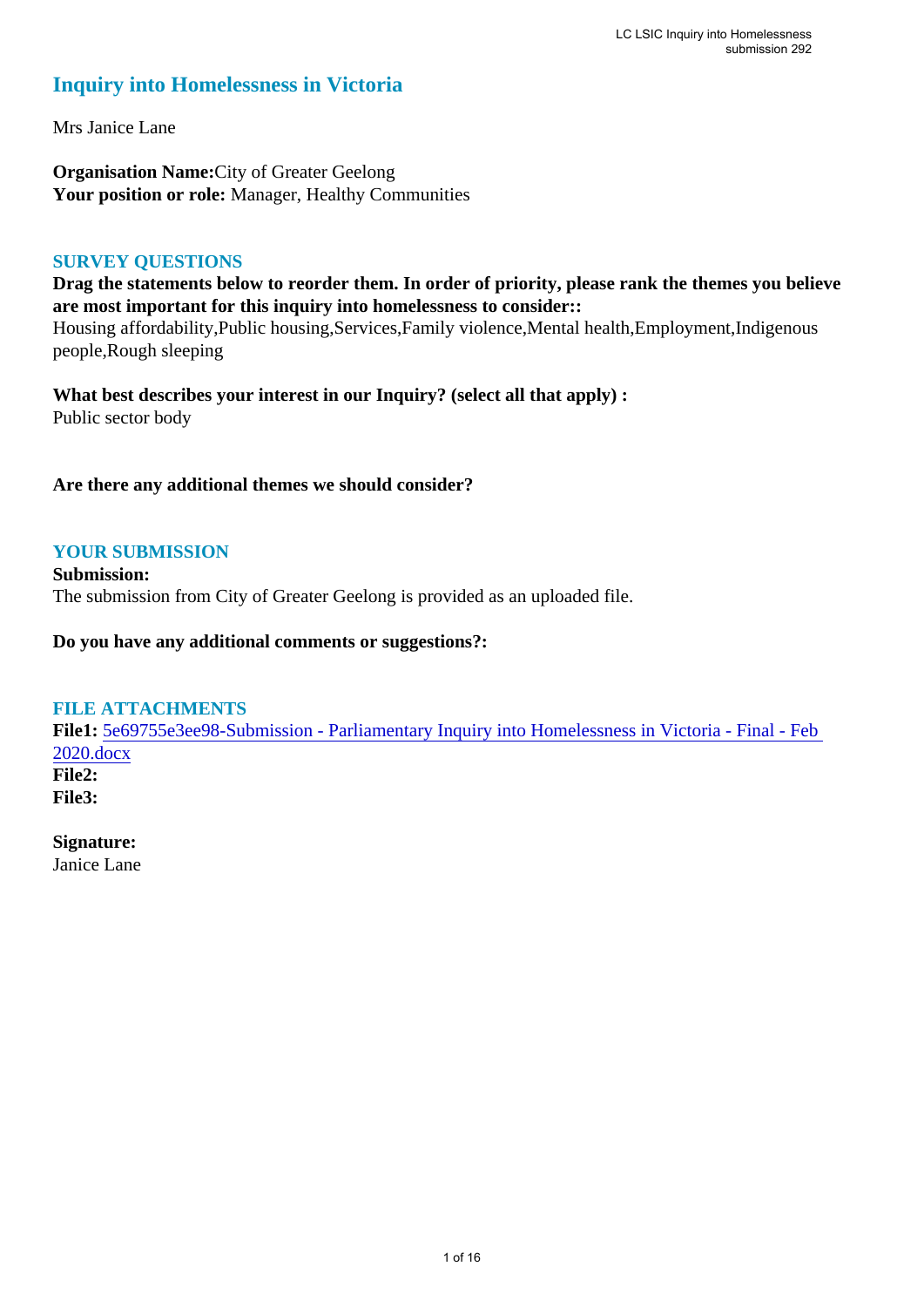**THE CITY OF GREATER GEELONG**

# **PARLIAMENTARY INQUIRY INTO HOMELESSNESS**

**SUBMISSION FEBRUARY 2020**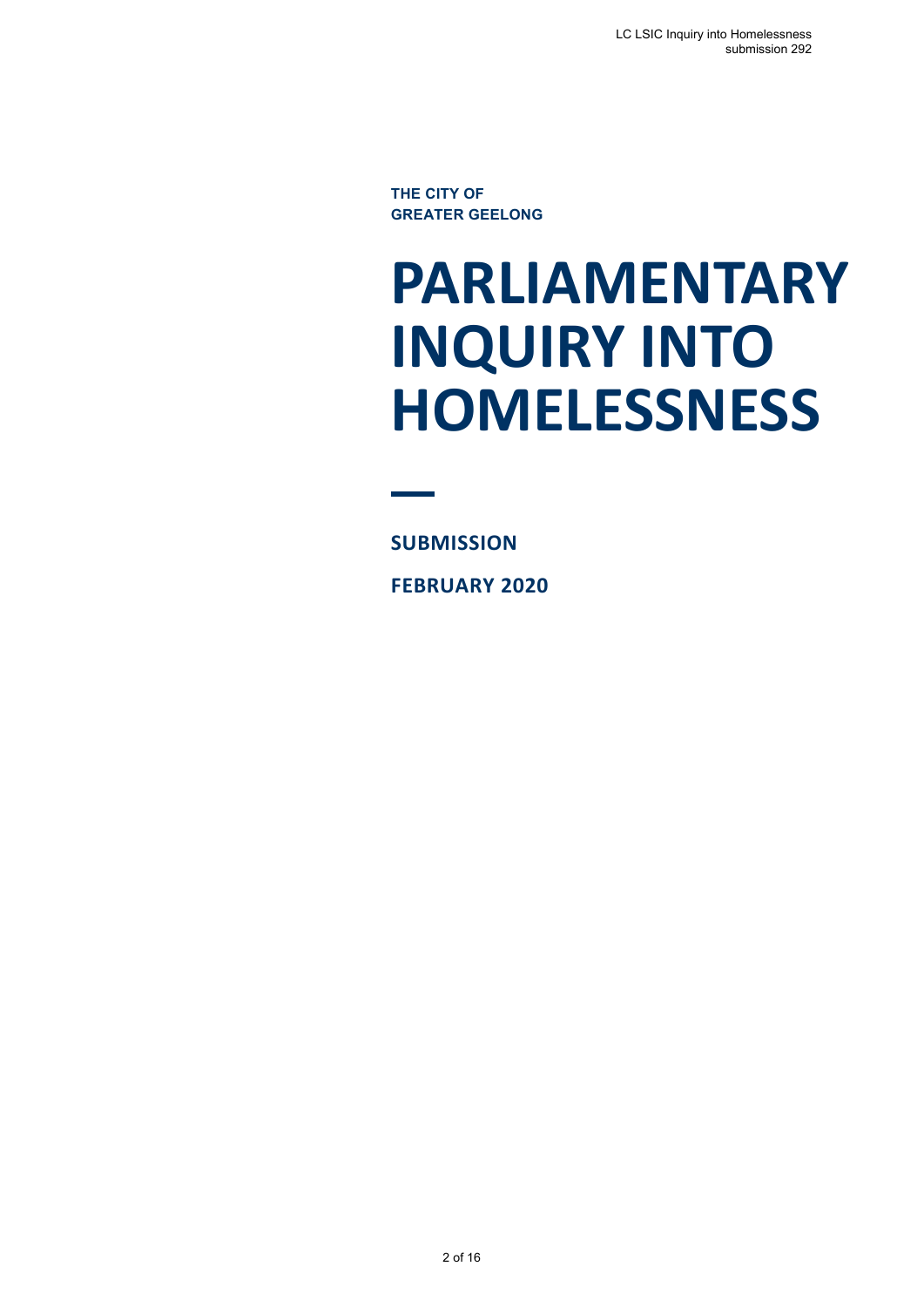# **Contents**

| Terms of Reference 1: Provide an independent<br>analysis of the changing scale and nature of                                                                  |
|---------------------------------------------------------------------------------------------------------------------------------------------------------------|
| <b>Terms of Reference 2: Investigate the many</b><br>social, economic and policy factors that impact on                                                       |
| <b>Terms of Reference 3: Identify policies and</b><br>practices from all levels of government that have a<br>bearing on delivering services to the homeless14 |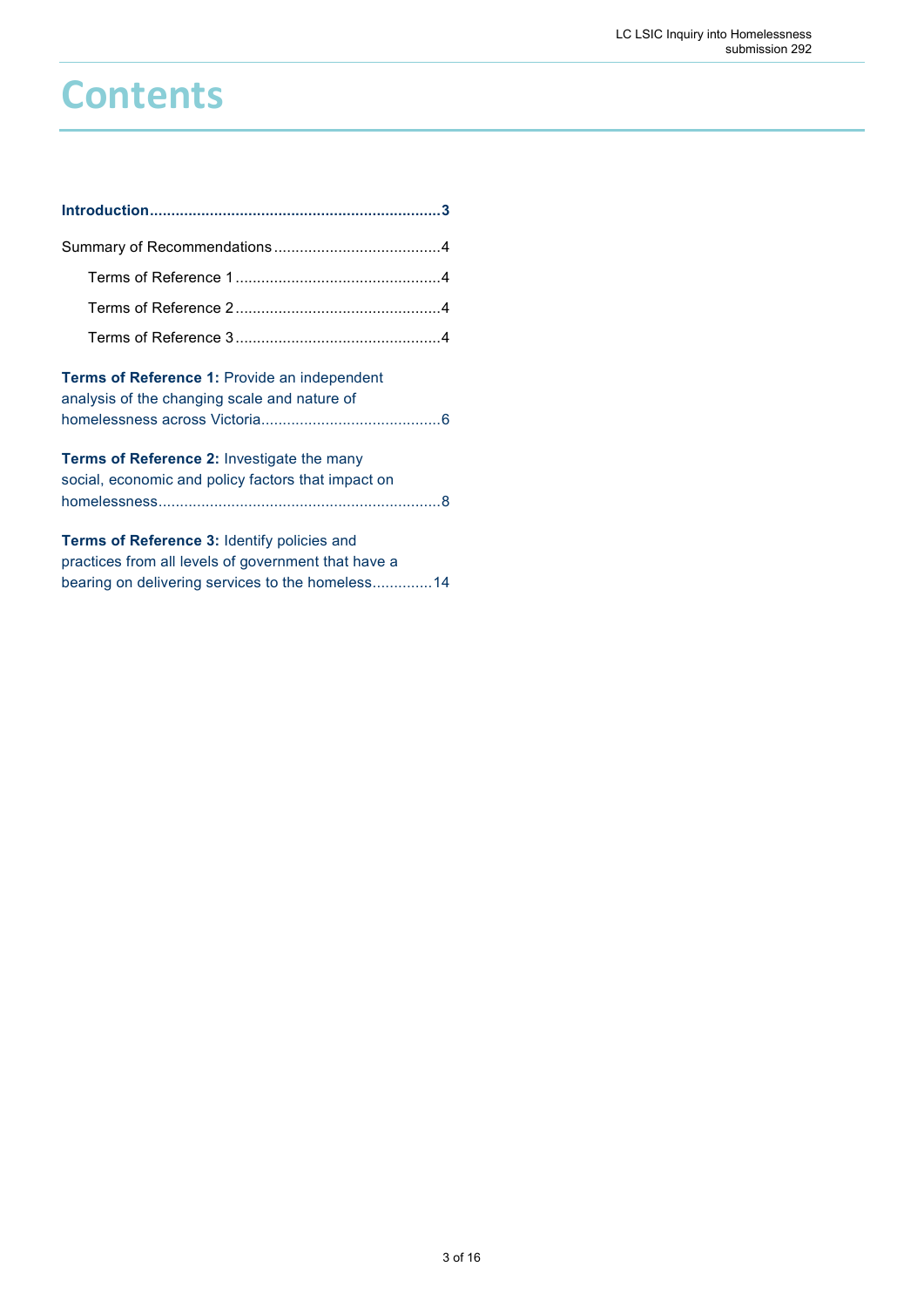## **Introduction**

The City of Greater Geelong is Victoria's largest regional city. It is located 75 kilometres south west of Melbourne, covers an area of  $1,247$  km<sup>2</sup> and comprises suburban, coastal and country areas, with more than 50 townships. It has a population of over 252,217 (as at 30 June 2018), which is forecast to grow to 393,216 by 2041.

Access to secure housing is one of the most basic human rights, protected by the International Covenant on Economic, Social and Cultural Rights (ICESCR). However, homelessness is about more than housing, it is about "a lack of connectedness with family, friends and the community and lack of control over one's environment"1 . People who are homeless also experience limitations to other human rights such as access to education, liberty, security, privacy, freedom from discrimination and the right to vote<sup>2</sup>.

Geelong is a relatively disadvantaged area, with a SEIFA Index of 994. Sixteen small areas are relatively disadvantaged with significant levels of disadvantage evident in Corio (830), Whittington (821) and Norlane/North Shore (731). Corio-Norlane has the greatest proportion of people who are homeless (161 people).

### **LOCAL POLICY ENVIRONMENT**

The City of Greater Geelong has a range of plans and strategies with a twofold approach of supporting services assisting people experiencing homelessness and implementing actions aimed at achieving the provision of accessible and affordable housing outcomes.

The City is committed to working towards a **'Clever and Creative'** future. For the community, this means, among other things, that 'an inclusive, diverse, healthy and socially connected community' will be achieved when there is "a variety of affordable options for people to rent or buy a home"<sup>3</sup>.

One of the goals of the **Council Plan 2018-22** is 'improved health and safety of our community' where Council is committed to address homelessness, family violence, food shortages and public safety. One of the key priorities within this goal area is to develop a housing policy and to provide a range of social and affordable housing options.

The **Municipal Public Health and Wellbeing Plan (MPHWP) 2018-21** acknowledges that access to safe and affordable housing is a key factor for more equitable health and wellbeing outcomes, and one of the major issues impacting individuals and families in the municipality.

The Plan also acknowledges that climate change, and especially sea level rise, will impact housing affordability into the future. Climate change will need to be an important consideration in addressing homelessness as "homelessness and poverty are interrelated and drive vulnerability to climate change"4 .

The **Settlement Strategy 2018** identifies selected strategies to achieve an increase in the level of social and affordable housing in Geelong. Strategies include supporting affordable housing in areas suitable for increased housing density and diversity, and inclusionary zoning.

The City's **Social Housing Plan 2018-41** estimates that 13,500 new social housing dwellings will be required by 2041 to overcome homelessness and housing poverty, which is an estimated investment of \$235 million per annum. This level of investment is far beyond the capacity of any local government and is only possible if State and Commonwealth Governments are committed to working in partnership. Currently, only 3 per cent of housing stock in Greater Geelong is classified as social housing. Under the Social Housing Plan, there are a variety of strategies outlined to increase this to 10 per cent by 2041.

Local government is not the level of government responsible for the delivery of social housing. Council's role in social housing is one of leadership and advocacy,

<sup>1</sup> Australian Human Rights Commission, 2008, Homelessness is a Human Rights Issue, https://www.humanrights.gov.au/ourwork/homelessness-human-rights-issue-2008 accessed 11 February 2020

<sup>2</sup> Australian Human Rights Commission, 2008, Homelessness is a Human Rights Issue, https://www.humanrights.gov.au/ourwork/homelessness-human-rights-issue-2008 accessed 11 February 2020

<sup>3</sup> City of Greater Geelong, 2017, Greater Geelong: A Clever and Creative Future, p24

<sup>4</sup> Red Cross (Victoria), 2016, Climate change, housing and homelessness, https://www.nccarf.edu.au/sites/default/files/Forum%20report%20on%20homelessness%20and%20climate%20change%20final.pdf accessed 22 January 2020, p6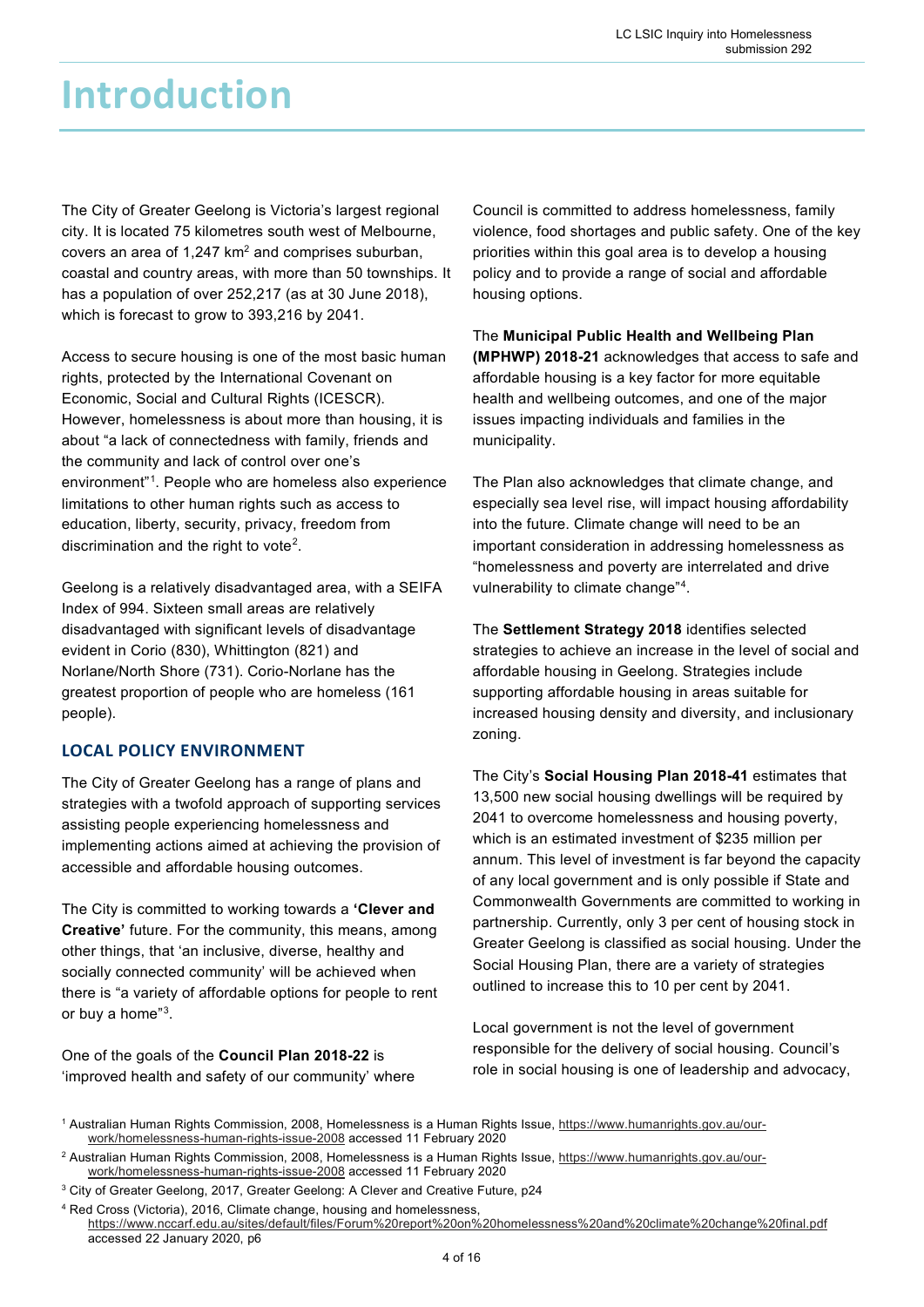investment, partnerships, planning, urban renewal and capacity building<sup>5</sup>.

However, as the level of government closest to the community, we have a detailed understanding of the impacts for individuals and families which arise from a lack of social housing, including homelessness and housing poverty.

### **SUMMARY OF RECOMMENDATIONS**

#### **Terms of Reference 1**

- 1. The State government advocate to the Commonwealth government for a National Housing Policy and system wide change to influence secure, affordable and positive housing outcomes that recognise current and emerging needs.
- 2. The State government update and renew its commitment to the 'A Better Place: Victorian Homelessness 2020 Strategy'.
- 3. The State government work closely with local government to understand the nature of homelessness and identify and address the driving factors.
- 4. The State government involve people with lived experience of homelessness in the development of tailored solutions to current and future challenges.

### **Terms of Reference 2**

- 5. Provide flexible, non-time limited funding for all areas of prevention, response and chronic homelessness recovery to more intensively support the most vulnerable people.
- 6. Ensure programs are delivered by very experienced case managers and community housing models where localised and tailored support is provided and a sense of community and belonging is fostered.
- 7. Urgently review the waiting list for public housing allocations policy including responses to support tenants experiencing anti-social behaviours.
- 8. Ensure Geelong is part of the Public Housing Renewal Program, as 50% of public housing is concentrated in three suburbs (Corio, Norlane and Whittington) and more than 50% of these dwellings are either beyond or close to the end of their economic life. Geelong does not currently appear to be part of this program.
- 9. Continue community renewal program in areas such as Norlane, through the Homes for Victorians program and a partnership with Council, a Registered Housing Association and the state government.
- 10. The Department of Health and Human Services enter into a collaborative partnership with the City, with an Agreement that leads to a more planned approach to addressing existing stock management, as well as possible future developments.
- 11. Work with local service providers to increase the supply of crisis accommodation especially for women escaping family violence.
- 12. Expand the Education First Youth Foyer model to Geelong. The outcomes overwhelmingly demonstrate the success of this model $^6$ .
- 13. Raise the age for young people in out of home care, including permanent care, to access funded support from 18 years of age to 21 or 25 years of age. Ensure this funding is flexible to meet their needs.
- 14. Consider the needs of emerging population groups, such as older women, who will need social and more affordable housing into the future
- 15. The State government implement an awareness campaign to enable consistent messaging around the drivers of homelessness to be communicated at state, regional and local levels.

### **Terms of Reference 3**

- 16. Develop partnerships and service coordination mechanisms for complex issues inter-related to homelessness, such as food security and mental health, to reduce gaps, overlap and duplication.
- 17. Build a stronger relationship with the service sector to understand access barriers.

<sup>5</sup> City of Greater Geelong, 2019, Social Housing Plan 2018-41

<sup>&</sup>lt;sup>6</sup> Barwon South West Homelessness Network, 2018, Homelessness in Barwon South West Region, https://g21hwbpillar.com.au/sites/default/files/news items/bsw homelessness report - 2018.pdf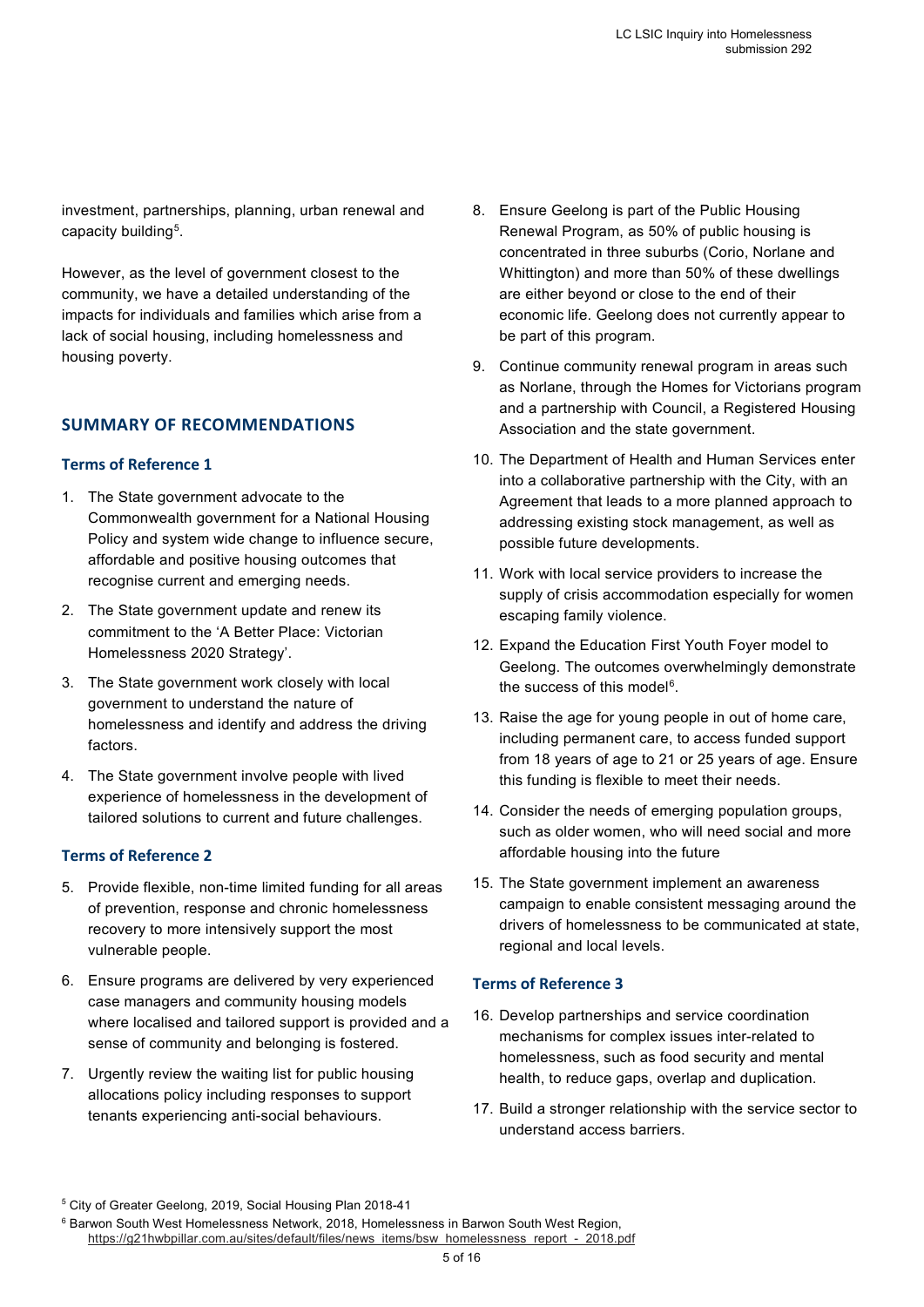- 18. Support mainstream services to tailor their approaches to support people who are homeless or at risk of homelessness.
- 19. The Towards Home Plus, Private Rental Assistance and Tenancy Assistance and Advocacy programs are of great importance to the homelessness sector, and any secure funding investment in improving homelessness services should also acknowledge and enhance the delivery of these programs, especially in areas of increasing need.
- 20. The state government make inclusionary zoning mandatory and incentivise developers to include more affordable housing in new developments.
- 21. That through the Geelong Authority, the State Government supports inclusionary zoning and delivery of social housing within central Geelong and in areas of need throughout the Geelong region.
- 22. That there is ongoing investment by the state government in increasing the supply of secure affordable and social housing.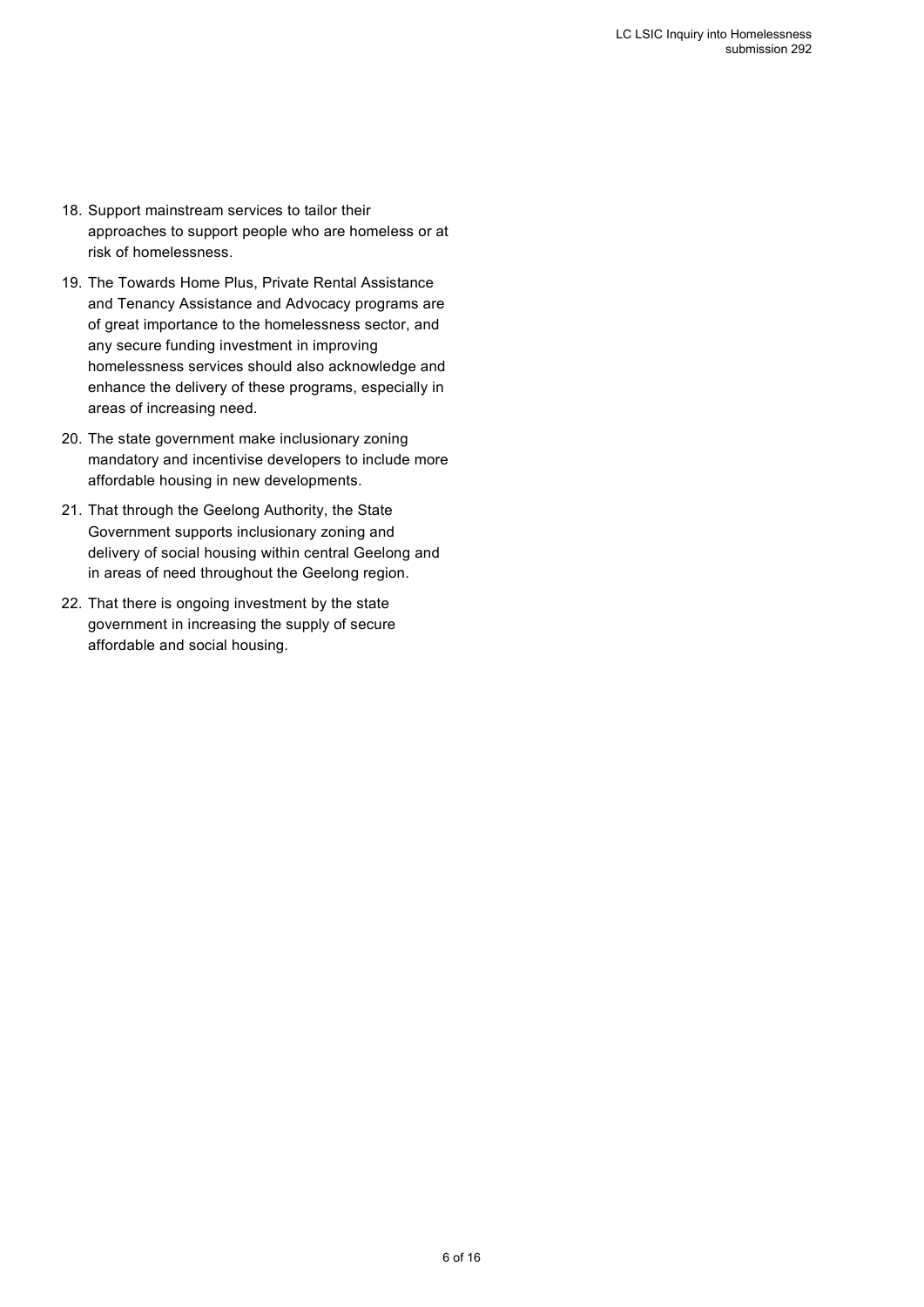### Terms of Reference 1: Provide an independent analysis of the changing scale and nature of homelessness across Victoria

Homelessness in both Greater Geelong and the Barwon South West region is growing at a faster rate than Victoria.

Homelessness in the Barwon South West Region increased by 23 per cent from 924 people in 2011, to 1137 in 2016<sup>7</sup>. Over the same period, homelessness in the City of Greater Geelong increased by a slightly slower rate of 19 percent, from 630 in 2011 to 750 people in 2016<sup>8</sup>. Latest figures for Victoria show a 13.7 per cent increase between 2014 and 2018<sup>9</sup>.

Many residents across the City are also vulnerable to increasing housing costs and subsequent financial difficulties which may increase their future risk of homelessness.

The majority (68.8%) of homes are either owned outright or with a mortgage and almost a third (27.7%) are in private rental or rented through social or housing authority<sup>10</sup>.

### **NUMBER OF HOMELESS PERSONS**

The total number of homeless people in the Geelong Statistical Area 3 (SA3) was 712 on Census night (2016), with a further 431 marginally housed and at risk of homelessness.

| Homelessness circumstances on Census night            | <b>Number</b> |
|-------------------------------------------------------|---------------|
| Living in improvised dwellings, tents or sleeping out | -67           |
| Living in supported accommodation for the<br>homeless | 252           |
| Staying temporarily with other households             | 121           |
| Living in boarding houses                             | 113           |
| Living in other temporary lodgings                    | O             |
| Living in 'severely' crowded dwellings                | 157           |
| Total                                                 | 712           |

| <b>Marginally housed on Census night</b> | <b>Number</b> |
|------------------------------------------|---------------|
| Living in other crowded dwellings        | 315           |
| Living in other improvised dwellings     | 6             |
| Marginally housed in caravan parks       | 110           |
| Total                                    | 431           |

Source: ABS Census 2016, as referenced in City of Greater Geelong, Social Housing Plan 2018-41, p49

Data note: These figures do not include the Bellarine Peninsula.

Including the Bellarine Peninsula, current data estimates a total of 763 homeless persons in the City of Greater Geelong<sup>11</sup>.

The majority (36%) of Greater Geelong's homeless population are living in supported accommodation for the homeless, closely followed by people living in 'severely' overcrowded dwellings (22%)<sup>12</sup>.



Source: www.ABS.Stat, SEIFA by Statistical Area 2 (SA2)

These numbers are conservative estimates and underestimate the true number of people experiencing homelessness, particularly the number of women and children escaping family violence who would be seeking assistance with housing.

<sup>7</sup> Barwon South West Homelessness Network, 2018

<sup>8</sup> ABS, 2016

<sup>9</sup> Everybody's Home, 2018, A plan to end homelessness, www.everybodyshome.com.au/our-campaign/a-plan-to-end-homelessness/, accessed 25 February 2020

<sup>10</sup> City of Greater Geelong, 2019, Social Housing Plan 2018-41, p30

<sup>11</sup> ABS.Stat, 2016, http://stat.data.abs.gov.au/Index.aspx?DataSetCode=ABS\_SEIFA\_SA2#

<sup>12</sup> ABS, 2016 via www.socialstatistics.com.au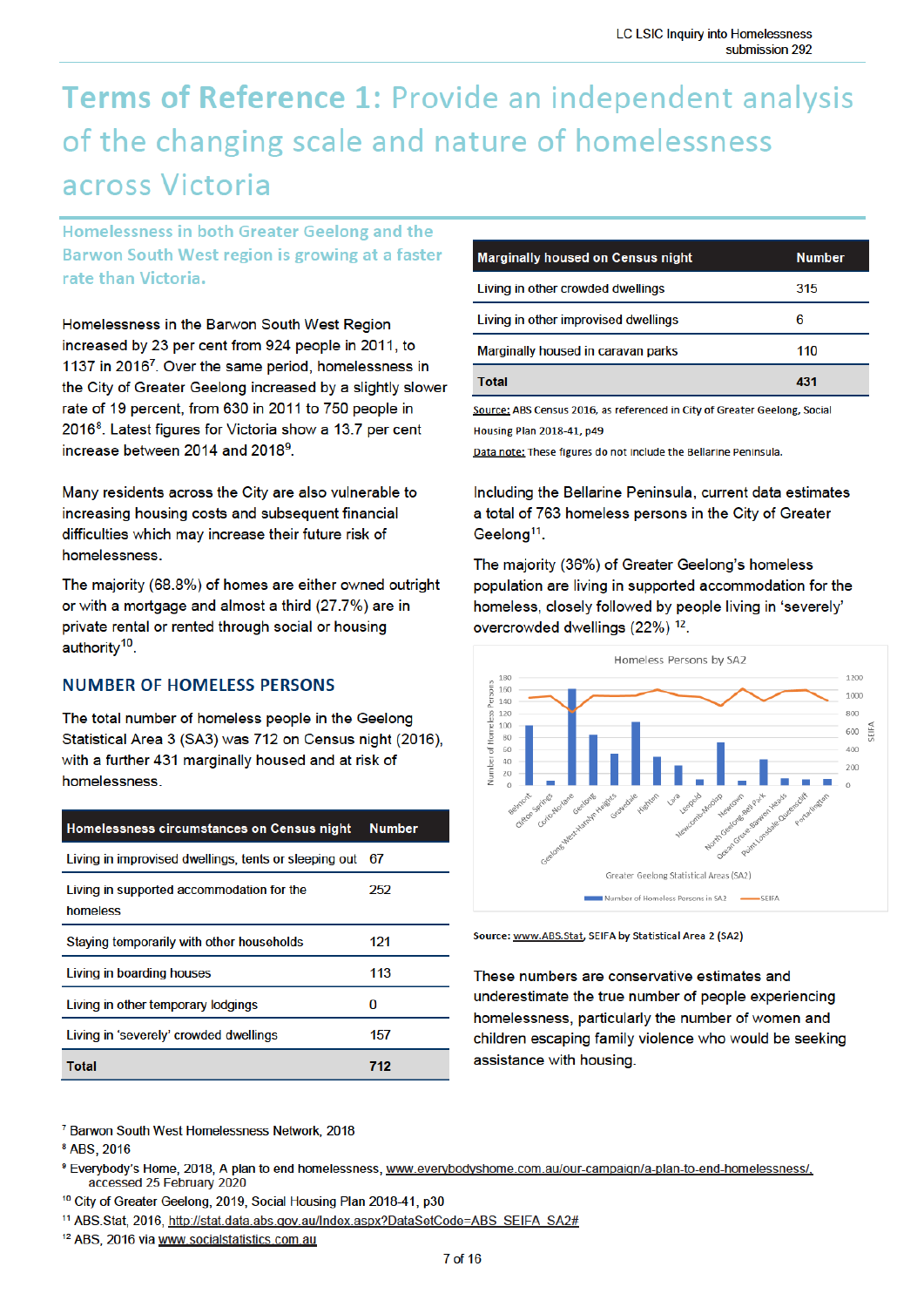### **RECOMMENDATIONS:**

For the State government to –

- 1. advocate to the Commonwealth government for a National Housing Policy and system wide change to influence secure, affordable and positive housing outcomes that recognise current and emerging needs;
- 2. update and renew its commitment to the 'A Better Place: Victorian Homelessness 2020 Strategy';
- 3. work closely with local government to understand the nature of homelessness and identify and address the driving factors; and
- 4. involve people with lived experience of homelessness in the development of tailored solutions to current and future challenges.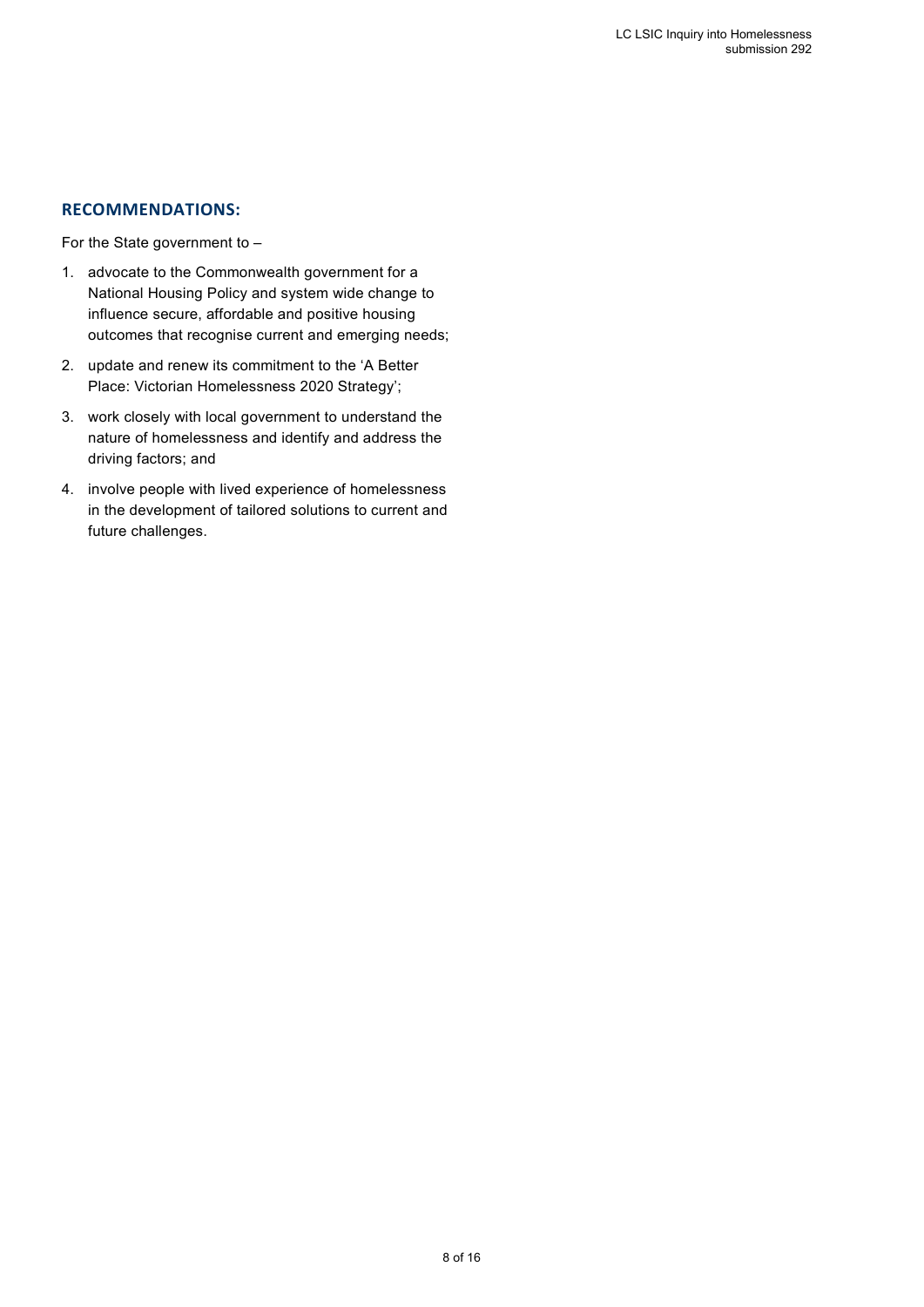### **Terms of Reference 2:** Investigate the many social, economic and policy factors that impact on homelessness

The causes of homelessness are extremely complex and inter-related.

Lacking a home influences a person's ability to access services, education, food, support and opportunities to engage in society more broadly.

For many people who experience homelessness or who are at risk of homelessness, access to long term secure housing will see emotional, physical and health risks reduced, and individuals and families can carry on with their lives, mostly without support services. For others, the longer the homelessness continues, the deeper the complexity and scale of personal and family needs become; requiring external and intensive supports to be allocated.

For those few who have been excluded from secure, safe housing and support for their entire lives, a different and far more intensive program of accommodation and support must be delivered. If people have never enjoyed what a sense of 'home' is, it is difficult to expect adjustment when only short-term accommodation is available.

### **LACK OF AFFORDABLE HOUSING**

The main factor impacting on homelessness is the lack of affordable housing<sup>13</sup>. "Across Victoria, housing affordability is at its lowest level in 20 years"14 and there has been a significant decline in the availability of affordable private rental dwellings"<sup>15</sup>.

Anecdotally, homelessness services are increasingly seeing low to middle income families being pushed out of the private rental market, putting increased pressure on an already short supply of suitable affordable properties and social housing options.

The best solution to homelessness is to address the causes and prevent people becoming homeless in the first place. "The provision of social housing in the first instance is considered the most appropriate response to homelessness and the imminent threat of homelessness"16.

### **Accommodation Supply**

Outlined in the City's draft Social Housing Plan 2018-41, households on the housing waiting list are likely to be experiencing housing stress or homelessness. There is a total of 2,699 people on the social housing waiting list for the Department of Health and Human Services Barwon (Geelong) office, of which 1,610 are listed for priority access and  $1,089$  have registered their interest<sup>17</sup>. The current demand for long term social/community and public housing is such that only those people presenting a case for high and complex needs are allocated priority housing. This is in addition to the many other households in rental stress who do not register their interest in social/community and public housing, which may be because of the significant waiting times or to avoid the perceived stigma.

Most community housing properties (86%) are for long term accommodation. For those who are homeless or at risk of homelessness, there are 155 transitional housing properties. All crisis accommodation for families and adults (20 properties) in Greater Geelong are provided by the Salvation Army<sup>18</sup>. There is also a youth refuge in Geelong managed by Barwon Child Youth and Family (BCYF) for young people<sup>19</sup>, and Neami Towards Home Plus Geelong housing program offers support and accommodation<sup>20</sup>.

Due to the high demand on public and social housing, people are remaining in crisis accommodation for longer periods of time, meaning those in need have nowhere to go.

<sup>13</sup> VCOSS, 2019, Five ways to turn the tide on homelessness, https://www.vcoss.org.au/news/five-ways-to-turn-the-tide-on-homelessness/ accessed 5 February 2020

<sup>14</sup> City of Greater Geelong, 2019, Social Housing Plan 2018-41, p32

<sup>15</sup> Ibid, pp40-42

<sup>16</sup> Ibid, p27

<sup>17</sup> Ibid, p52

<sup>18</sup> Ibid, p60

<sup>19</sup> Barwon Child Youth and Family, 2020, Youth Homelessness, https://www.bcyf.org.au/youth-services/youth-homelessness/ accessed 25 February 2020

<sup>&</sup>lt;sup>20</sup> Neami National, Towards Home Geelong, https://www.neaminational.org.au/find-services/towards-home-geelong/, accessed 25 February 2020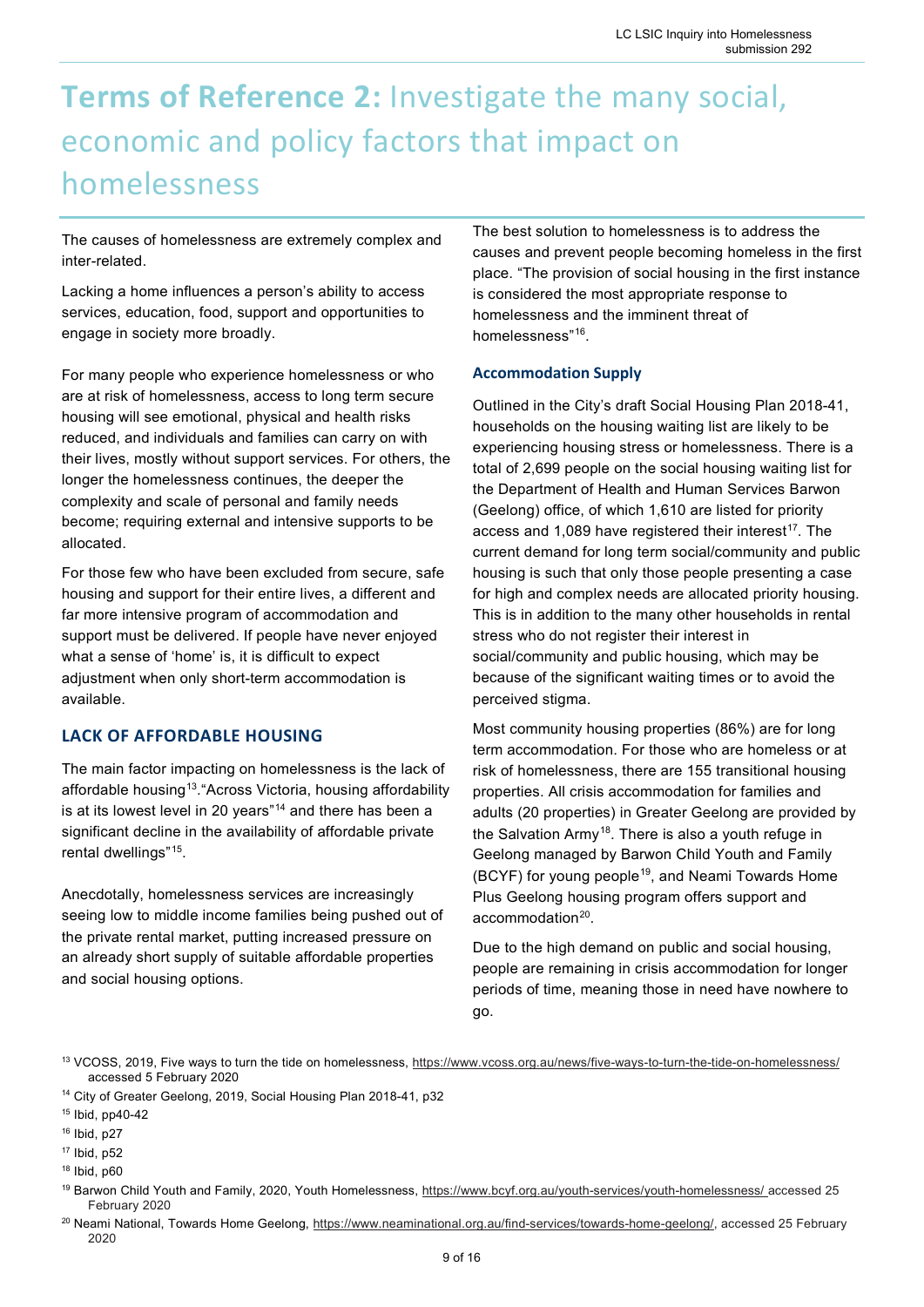At the National Homelessness Week in 2019, Jenny Smith, CEO of Council to Homeless Persons, is quoted as saying "we can't house the homeless without housing. This crisis will continue to get worse until there is substantial investment in social and affordable housing"<sup>21</sup>. This position is also supported by the City.

Additionally, investment towards improving public housing conditions also needs to be considered. Consultation for the Social Housing Plan identified that "existing public housing standards are far less now than should be expected". Other themes included low standards, poor building condition, inadequate maintenance, need for upgrades and lack of supporting infrastructure<sup>22</sup>.

### **HOUSING AND RENTAL STRESS**

There are approximately 9,900 households (11% of all households) living in housing stress in Geelong, with the highest proportion living in Corio and Norlane, two of Geelong's most affordable areas (19%). This is closely followed by Newcomb, South Geelong, St Albans and Whittington (16%) and Belmont and Highton (11%).

Households experiencing rental stress (26% of all households renting privately in Geelong) are generally considered to be more at risk of homelessness than households experiencing mortgage stress due to tenure security and risk of eviction.

In addition, Greater Geelong has more low-income households (21%) than Melbourne (17%) when compared to all households, and a significant number of these are in receipt of government income support.

Income support has not increased at the same rate as inflation, so those on Centrelink benefits are struggling. For a family of two adults and children on Centrelink benefits, the percentage of properties available for rent which would be affordable has decreased from 80.9 per cent in September 2001 to 14.9 per cent in June 201923. This reduction in rental affordability has been underpinned by significant increases in median prices for houses, apartments, and vacant house blocks over the last 15 years.

The following population groups in the Greater Geelong community are the most vulnerable to housing stress, and especially to increased rental costs.

When compared to Greater Melbourne, Greater Geelong has:

- More lone person households (28% compared to 23.2%)
	- The largest group of households experiencing rental stress (41%) and represent 28% of all households experiencing mortgage stress. This is a reflection both of relatively low incomes when compared to other households, and the very difficult rental market.
- More one parent families (11.1% compared to 10.1%)
	- About 20% of single parent families experience housing stress due to factors such as single incomes, part time work and child care costs. Larger households (i.e. 3 or more children) generally experience higher levels of stress.
- A higher proportion of the population identifying as Aboriginal and Torres Strait Islanders (1.0% compared to 0.5%). Evidence shows Aboriginal people experience higher rates of unemployment, family violence and homelessness. There are approximately 2,400 people of Aboriginal or Torres Strait Islander background living in Greater Geelong, which is the largest regional population in Victoria<sup>24</sup>.
- A higher proportion of low-income households (21.1% compared to 16.7%)
- Fewer households connected to the internet (15.8% of households with no internet connection compared to 11.3%).

Also, the following groups of people may require social/affordable housing:

- Women and children escaping family violence who are forced to leave home. They may lack income or rental history and have limited financial resources due to the abuse and control exercised by the perpetrator.
- People leaving nearby prisons who may wish to settle in Geelong (e.g. Barwon Prison, Marngoneet Correctional

<sup>22</sup> City of Greater Geelong, 2019, Social Housing Plan 218-41, p38

<sup>&</sup>lt;sup>21</sup> Kerr, N, 2019, 'Geelong homeless at record high', Geelong Independent, 9 August 2019, https://geelongindy.com.au/news/09-08-2019/geelong-homeless-at-record-high/ accessed 12 February 2020

<sup>23</sup> ABS, 2016 via www.socialstatistics.com.au

<sup>&</sup>lt;sup>24</sup> City of Greater Geelong, 2019, Social Housing Plan 2018-41, p38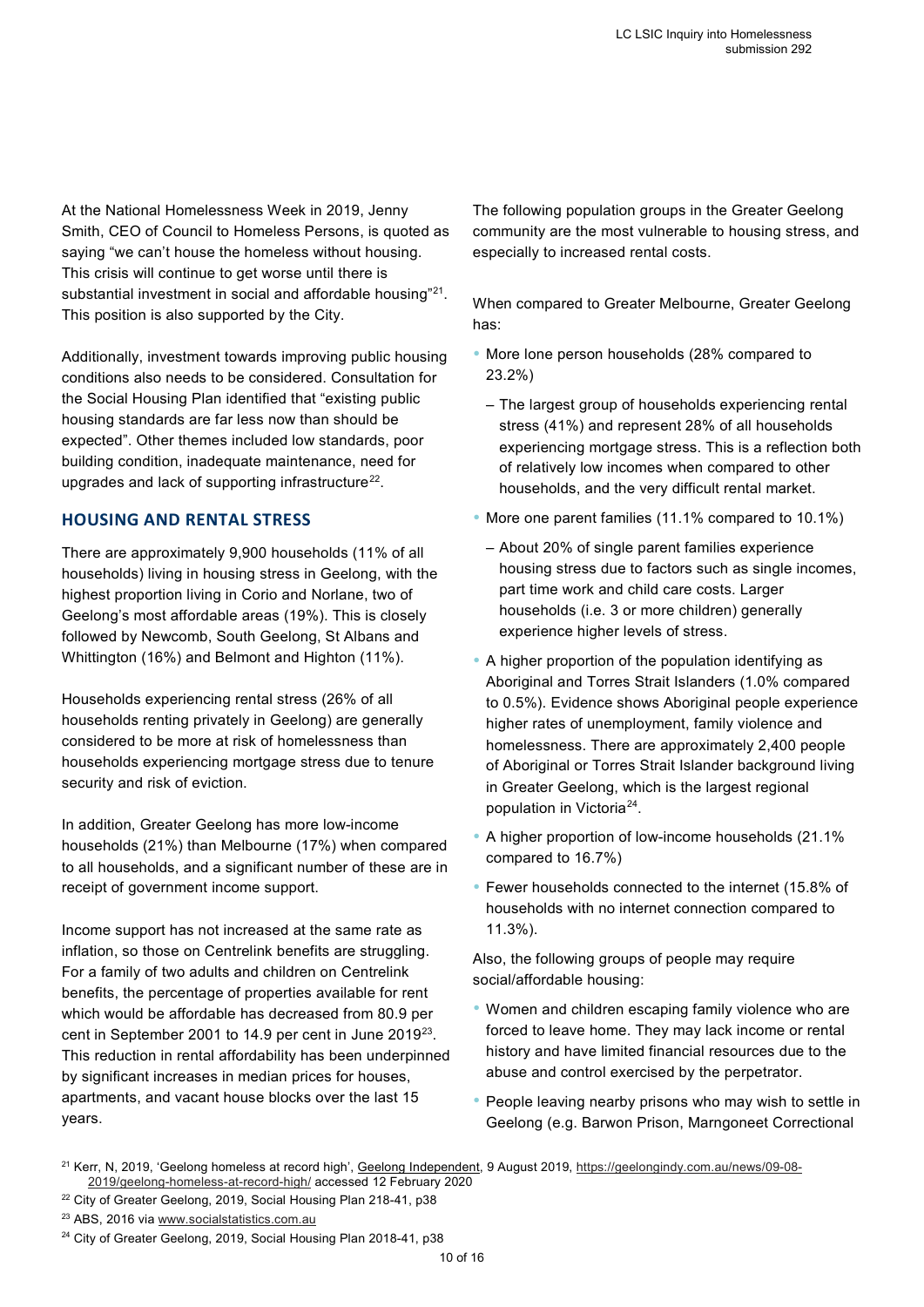Centre) have low incomes, lack rental history and experience discrimination<sup>25</sup>.

- People with disability represent six per cent of the Greater Geelong population (14,000 people). There are nearly 9,000 people in City of Greater Geelong in receipt of the Disability Support Pension who may also need assistance with activities of daily living.
- Refugees have higher levels of need due to lack of resources, language difficulties, past trauma and limited access to services. Some may have had prior financial support that no longer exists.
- Some young people live unstable lives and are disengaged from education and employment. Young people with mental health issues, disabilities, and young people leaving care are particularly at risk of homelessness.
- Older person households represent only 4.5 per cent of households experiencing housing stress, mainly due to relatively higher levels of home ownership. However as discussed below older women particularly are at increasing risk of homelessness $26$ .

The Barwon South West Region has the least number of affordable rental properties compared to all other regional areas in Victoria<sup>27</sup>. In March 2000, there were 882 affordable rentals in Greater Geelong, or 59.6% of all dwellings. By September 2019, this number had decreased to 411 dwellings or 19.9% of dwellings $^{28}$ .

In Greater Geelong, people who are newly arrived or who are from refugee backgrounds are the most likely to be renting their homes<sup>29</sup>. A high proportion of households experiencing rental stress are lone person households (41%) and one parent families (30%). Meaning 71 per cent of households experiencing rental stress are headed by one person.

In Greater Geelong, 37 per cent of renting households have income which, after payment of rent and adjustment for their cost of living, falls below the Henderson Poverty Line. The income for a higher proportion of lone person households (49% compared to 57%) and one parent families (62% compared to 57%), fall below the poverty line when compared to Victoria30.

### **FAMILY VIOLENCE**

Family violence is the most common reason for accessing support through homelessness services, comprising 33 per cent of clients in this region. In the Barwon South West Region, more women (65%) than men (38%) sought homelessness assistance in 2015-16<sup>31</sup>

Data for Family Violence Specialist Homelessness Services for women and children residing in Greater Geelong state that of the 782 clients who were supported during 2018-19, 36.4 per cent of support periods included housing related services<sup>32</sup>. State-wide, 40 per cent of all clients of Specialist Homelessness Services had experienced family and domestic violence<sup>33</sup>.

With only 20 crisis accommodation properties in Greater Geelong, women and their children escaping family violence effectively have nowhere to go. This leaves women in situations where they fear for their lives, can be easily located by perpetrators or are sent to temporary accommodation out of town, in run down and unsafe caravan parks. This crisis accommodation or transitional housing program also leaves women and children experiencing homelessness in more vulnerable high-risk situations than remaining with the perpetrator. This failure of the system to provide safe and adequate shelter places women in more danger, which is widely understood by the family violence sector.

<sup>&</sup>lt;sup>25</sup> AIHW, 2019, The Health of Australian Prisoners 2018, Commonwealth Government, https://www.aihw.gov.au/reports/prisoners/healthaustralia-prisoners-2018/contents/summary accessed 25 February 2020

<sup>&</sup>lt;sup>26</sup> City of Greater Geelong, 2019, Social Housing Plan 2018-41, p38

<sup>&</sup>lt;sup>27</sup> Barwon South West Homelessness Network, 2018

<sup>&</sup>lt;sup>28</sup> DHHS Rental Report, 2019, https://www.dhhs.vic.gov.au/publications/rental-report, accessed 22 January 2020

<sup>29</sup> ABS, 2016 via www.socialstatistics.com.au

<sup>30</sup> ABS, 2016, via www.socialstatistics.com.au

<sup>31</sup> Barwon South West Homelessness Network, 2018

<sup>32</sup> Victoria Police, 2019, Family Violence Database 2018-19, https://www.crimestatistics.vic.gov.au/family-violence-data-portalfamily-violenceinfographics/family-violence-specialist-homelessness accessed 22 January 2020

<sup>33</sup> AIHW, 2019, Specialist Homelessness Services Annual Report 2018-19, https://www.aihw.gov.au/reports/homelessness-services/shsannual-report-18-19/contents/client-groups-of-interest/clients-who-have-experienced-family-and-domestic-violence accessed 5 February 2020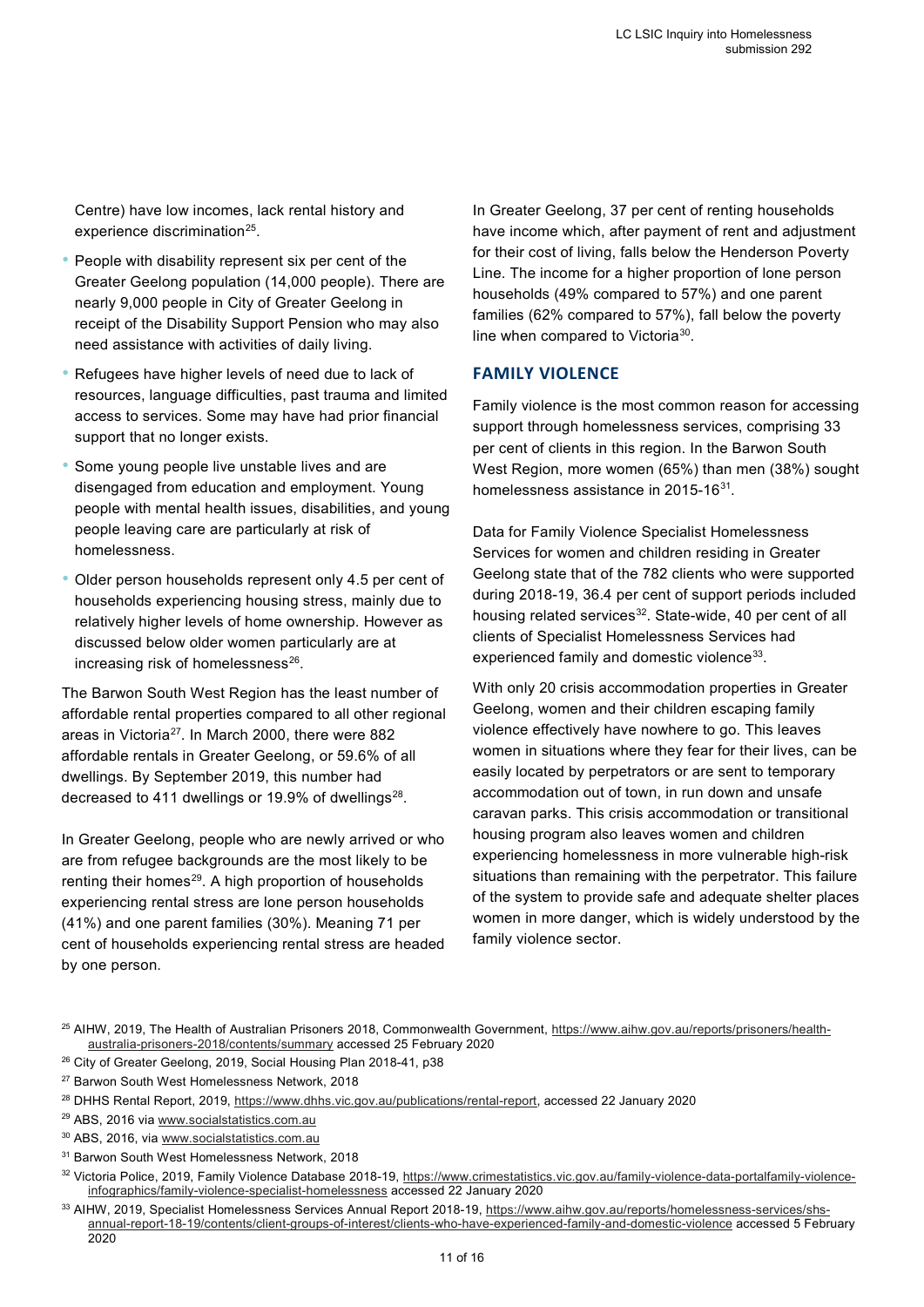### **YOUNG PEOPLE**

State-wide, "young people account for nearly one fifth of those experiencing or at risk of homelessness"34. Locally, this is primarily due to family violence and/or conflict. If young people need to leave their family home, they can have trouble finding long term accommodation and are more likely than other age groups to become homeless<sup>35</sup>.

The Geelong Project works with seven local schools in low socio-economic areas to identify young people at risk of homelessness. This project is led by Barwon Child Youth and Family and refers those at risk to Headspace or the City's Youth Services team for prevention and early intervention initiatives. The project aims to keep young people engaged and prevent homelessness.

In addition, the Education First Youth (EFY) Foyer model provides up to two years accommodation in a supported environment, allowing young people to complete their education. This program currently only operates in Warrnambool and the expansion of this model to the Barwon Region and Geelong would be beneficial for young people at risk of disengaging from education.

Prevention and early intervention projects such as these provide valuable interventions, especially for young people, and should be expanded.

Currently, young people living in out of home care lose their income support once they turn 18 years of age, placing them at risk of homelessness $36$ .

**OLDER PEOPLE**

Homelessness amongst older people increased by 40 per cent in the decade from 2006 to 2016<sup>37</sup>. With the older population expected to increase into the future, so too will the number of older people who may face homelessness. In Greater Geelong, the number of persons over 60 is expected to increase by 30.5 per cent and comprise 24.8 per cent of the total population<sup>38</sup>.

Since 2011, there has been a 31 per cent increase in the number of women experiencing homelessness<sup>39</sup>. Single older women can be experiencing homelessness for the first time later in life for many reasons, including the death of an income earning spouse, having insufficient superannuation to fund rising living costs, discrimination in the housing market, and poor health resulting from abuse, separation and/or divorce.

"Homelessness is a growing problem for older Australians and will likely continue to increase over time due to an ageing population and declining rates of home ownership among older people"40. Older people are also presenting to specialist homelessness services with more complex issues that take longer to resolve, and they have greater difficulty securing housing<sup>41</sup>.

Older people are extremely vulnerable to the health effects of homelessness. While only one in seven Australians experiencing homelessness in 2014-15 were over 55 years of age, 7 per cent of clients accessing specialist homelessness services were in this age group42. In 2016, the number of older Australians experiencing homelessness had risen to one in six. This may indicate a lack of support for older people, placing

<sup>36</sup> Barwon South West Region Homelessness Network, 2018

- <sup>40</sup> Australian Institute of Health and Welfare, https://www.aihw.gov.au/reports/older-people/older-australia-at-aglance/contents/diversity/people-at-risk-of-homelessness accessed 16 January 2020
- 41 Australian Institute of Health and Welfare, https://www.aihw.gov.au/reports/older-people/older-australia-at-aglance/contents/diversity/people-at-risk-of-homelessness accessed 16 January 2020

<sup>34</sup> VCOSS, 2019, https://www.vcoss.org.au/news/five-ways-to-turn-the-tide-on-homelessness/ accessed 5 February 2020

<sup>35</sup> Australian Human Rights Commission, https://www.humanrights.gov.au/our-work/education/homelessness accessed 16 January 2020

<sup>37</sup> Council to Homeless Persons, http://chp.org.au/wp-content/uploads/2019/01/Homelessness-and-older-people-fact-sheet.pdf accessed 16 January 2020

<sup>&</sup>lt;sup>38</sup> Id The Population Experts, https://forecast.id.com.au/geelong/population-age-structure?AgeTypeKey=3 accessed 12 February 2020

<sup>39</sup> Council to Homeless Persons, http://chp.org.au/wp-content/uploads/2019/01/Homelessness-and-older-people-fact-sheet.pdf accessed 16 January 2020

<sup>42</sup> Homelessness Australia, https://www.homelessnessaustralia.org.au/sites/homelessnessaus/files/2017- 07/Homelessness and Older People.pdf accessed 16 January 2020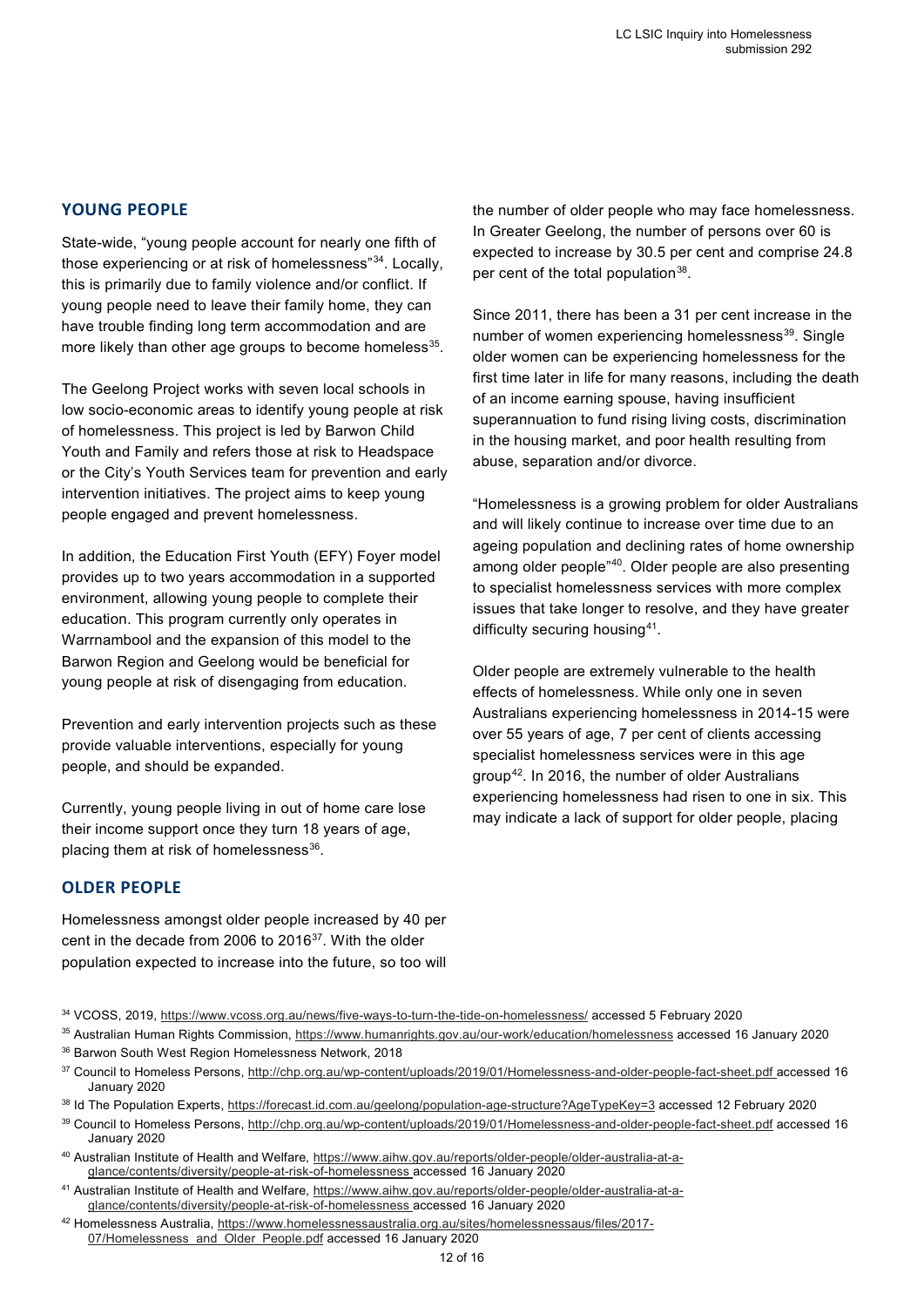them at increased risk of physical and mental health impacts including depression and respiratory disorders<sup>43</sup>.

### **FOOD SECURITY**

For people who experience homelessness, there is a flow on effect for their food security. With access to food and shelter being among the most basic human needs in order to survive, Maslow's Hierarchy of Needs model suggests that until these basic physical needs are met, a person's potential to achieve greater health and wellbeing is limited $44$ .

Based on our own research, data suggests that between 3 and 4 per cent of the Geelong population experience food insecurity, reporting that they ran out of food and could not afford to buy more in the previous 12 months<sup>45</sup>. This question has been the predominant measure of food security across Australia, and as a single measure, it underreports rates of food insecurity. Food security is also associated with low income, unemployment, social isolation and single person households.

The City recently held a forum with emergency food relief providers across Greater Geelong. These organisations identified that many forms of assistance intersect with food relief, providing referrals for people in need of emergency food access; including homelessness, family violence, mental health (especially regarding young people) and employment services.

### **STIGMA AND DISCRIMINATION**

People who are experiencing homelessness are subject to wide ranging stigma and discrimination, which influences their access to services and ultimately, their health and wellbeing.

Housing status is perceived to be under someone's individual control. For this reason, homeless people are "likely to face highly legitimised forms of discrimination, amplifying negative wellbeing consequences"46.

People who are sleeping rough are at the coalface of negative community attitudes. City staff working out in the community, particularly in Geelong's CBD, find that these people are often lonely and in need of human connection. Challenging life circumstances such as the death of a parent, divorce or losing a job can be the trigger forcing someone into homelessness. Fostering community compassion and increasing understanding of the drivers of homelessness is an important part of addressing stigma.

The City's Amenity Protection Unit has seen a noticeable increase in the number of complaints about people living in their cars, which may be influenced, in part, by the associated stigma of homelessness. People experiencing homelessness may also be dealing with other issues such as mental illness, alcohol and drug addiction or disability. Research from AHURI suggests that the more unstable someone's housing arrangements are, the poorer their mental health. This relationship also goes both ways<sup>47</sup>.

### **RECOMMENDATIONS:**

- 5. Provide flexible, non-time limited funding for all areas of prevention, response and chronic homelessness recovery to more intensively support the most vulnerable people.
- 6. Ensure programs are delivered by very experienced case managers and community housing models where localised and tailored support is provided and a sense of community and belonging is fostered.
- 7. Urgently review the waiting list for public housing allocations policy including responses to support tenants experiencing anti-social behaviours.
- 8. Ensure Geelong is part of the Public Housing Renewal Program, as 50% of public housing is concentrated in three suburbs (Corio, Norlane and Whittington) and more than 50% of these dwellings are either beyond or close to the end of their

43 Homelessness Australia, https://www.homelessnessaustralia.org.au/sites/homelessnessaus/files/2017-07/Homelessness and Older People.pdf accessed 16 January 2020

<sup>44</sup> Thompson, T et al, 2016, 'Promoting Health by Addressing Basic Needs: Effect of Problem Resolution on Contacting Health Referrals', Health Education and Behaviour, April 2016, vol 43, no 2, pp201-207, https://www.ncbi.nlm.nih.gov/pmc/articles/PMC5029788/ accessed 19 February 2020

<sup>45</sup> City of Greater Geelong, 2019, Geelong Preventative Health Survey 2017, City of Greater Geelong

<sup>46</sup> Johnstone et al, 2015, Discrimination and wellbeing amongst the homeless: the role of multiple group membership, Frontiers in Psychology, vol 6, Article 739

<sup>47</sup> AHURI, https://www.ahuri.edu.au/policy/ahuri-briefs/understanding-links-between-mental-health-housing-homelessness accessed 12 February 2020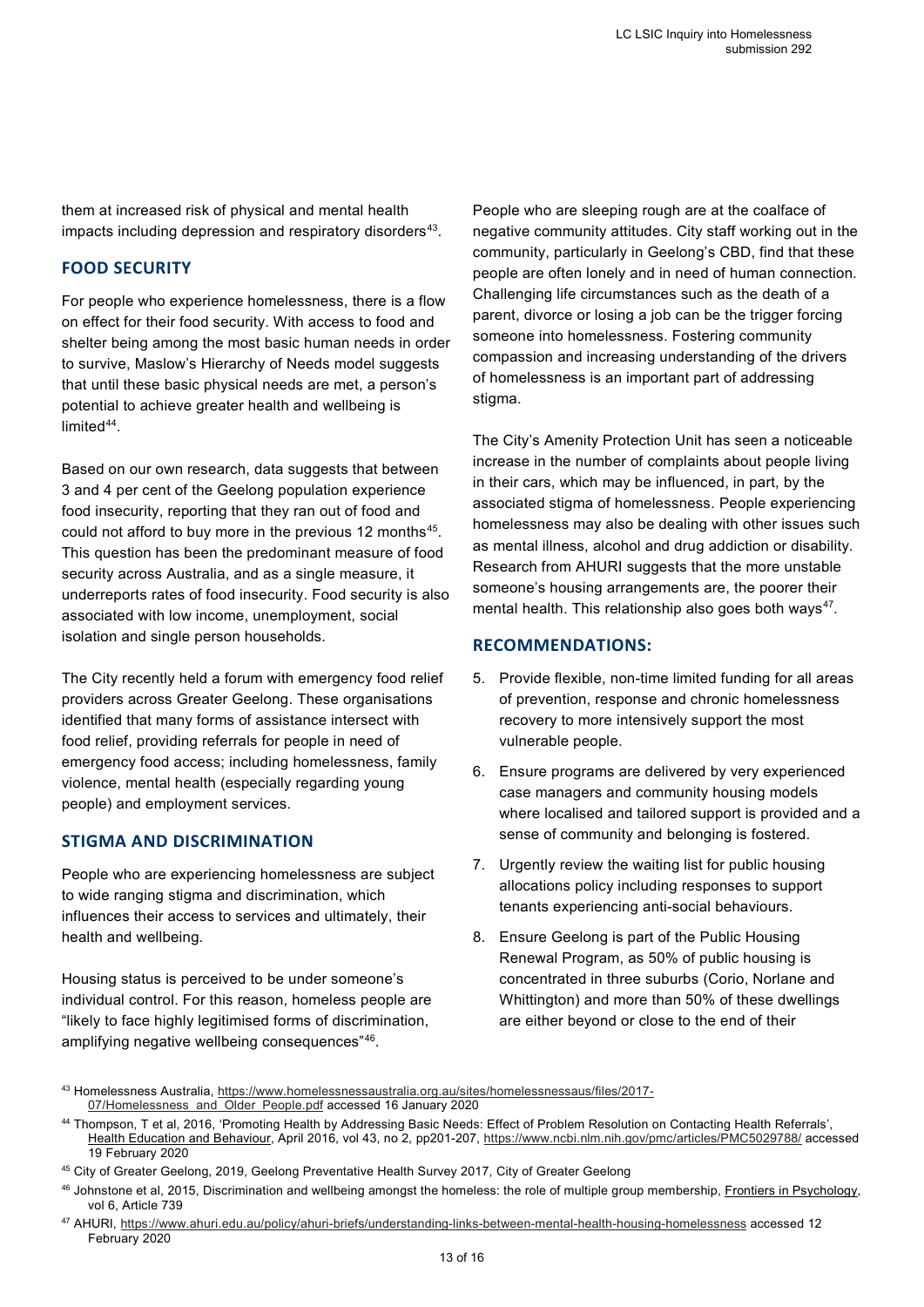economic life. Geelong does not currently appear to be part of this program.

- 9. Continue community renewal program in areas such as Norlane, through the Homes for Victorians program and a partnership with Council, a Registered Housing Association and the state government.
- 10. The Department of Health and Human Services enter into a collaborative partnership with the City, with an Agreement that leads to a more planned approach to addressing existing stock management, as well as possible future developments.
- 11. Work with local service providers to increase the supply of crisis accommodation especially for women escaping family violence.
- 12. Expand the Education First Youth Foyer model to Geelong. The outcomes overwhelmingly demonstrate the success of this model<sup>48</sup>.
- 13. Raise the age for young people in out of home care, including permanent care, to access funded support from 18 years of age to 21 or 25 years of age. Ensure this funding is flexible to meet their needs.
- 14. Consider the needs of emerging population groups, such as older women, who will need social and more affordable housing into the future
- 15. The State government implement an awareness campaign to enable consistent messaging around the drivers of homelessness to be communicated at state, regional and local levels.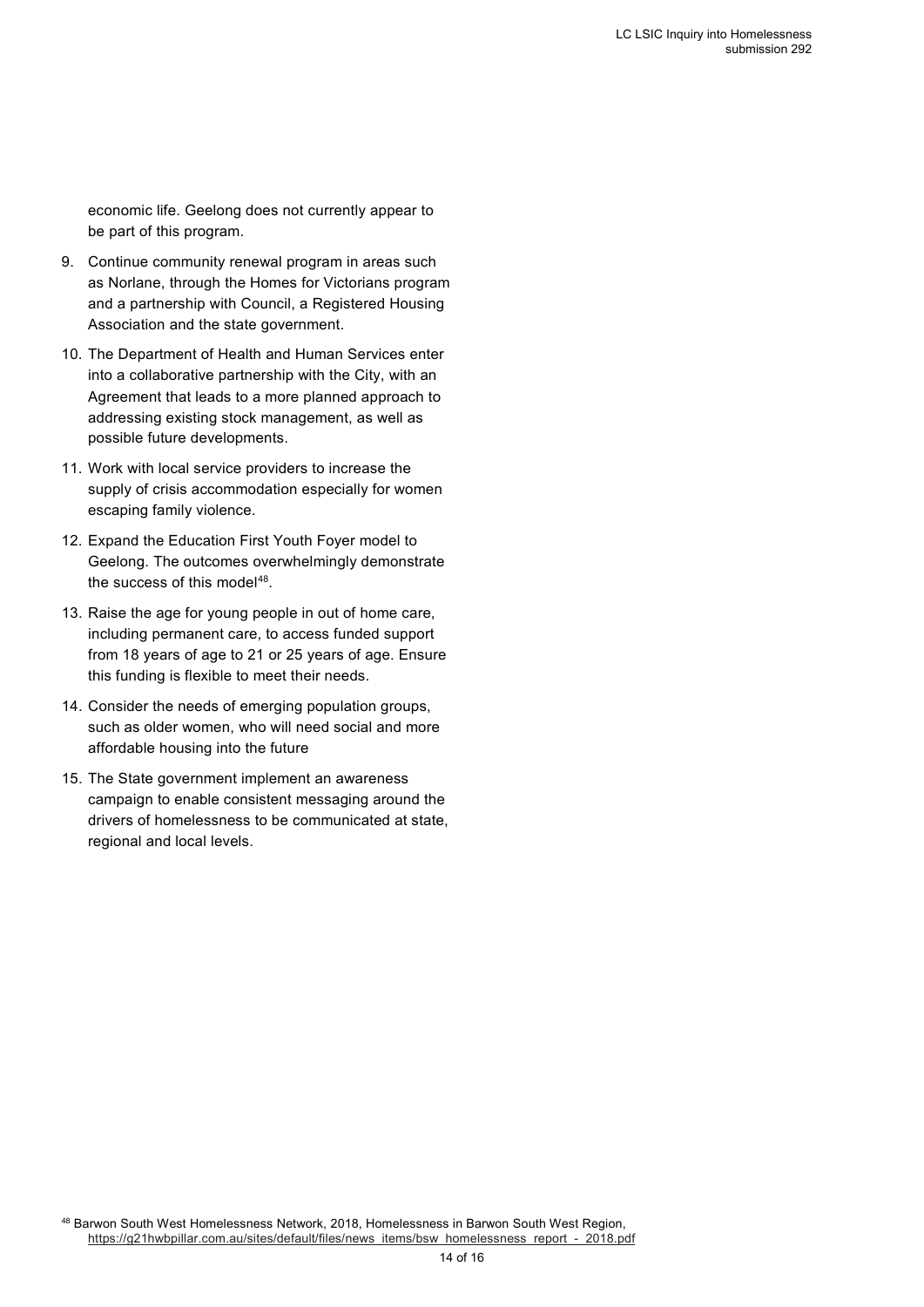### **Terms of Reference 3: Identify policies and practices from all levels of government that have a bearing on delivering services to the homeless**

### **SERVICES**

For individuals who are at risk of or experiencing homelessness, having a home is a key factor in being able to access services. For example, public housing tenants can access Public Tenant Employment Program (PTEP) which provides individuals with workplace training as a pathway towards employment.

Whilst the City is not a provider of homelessness services, there are a range of local agencies who have programs in place, funded by the state government, to help people who are homeless or at risk.

AHURI advocate for better coordination between mainstream services (such as health care, employment, education, income support etc.) and specialist homelessness services to ensure that no one falls through the gaps. Mainstream services also need to tailor their services specific to the needs of the homeless population to relieve the pressure on specialist homelessness services<sup>49</sup>.

Anecdotally, there is a sense that the service system surrounding homelessness and its inter-related factors (such as food relief) is only for those in desperate need. This is a barrier for people feeling they can access supports.

In addition, structural changes may be necessary to accommodate the needs of those seeking support. For example, women escaping family violence who are dependent on a spouse can be subject to a means test before access to support services is granted. Failing this test due to a higher income means they do not receive the services and supports they need. This is a symptom of the shifting demographics and reasons for homelessness and needs to inform service design and implementation.

### **PROGRAMS**

Neami Geelong commenced delivery of the **'Towards Home Plus' Program** in February 2019. This is one component of the Victorian Government's 'Home for

Victorians Strategy' which targets rough sleepers by providing support to obtain stable housing. The program includes assertive outreach, specialist personnel and case management. This program relies on the 'housing first' model which is based on providing safe and secure housing before addressing other issues. The housing first approach to service delivery is also advocated by Launch Housing<sup>50</sup>. However, with a limited supply of affordable housing, this model is severely at risk.

The **Private Rental Assistance Program (PRAP)** helps tenants at risk of losing their private rental tenancy or helping those in need gain a new tenancy. Originally a state funded program until June 2019, it was expanded under Royal Commission into Family Violence and has been shown to be highly effective<sup>51</sup>.

The **Tenancy Assistance and Advocacy Program (TAAP)** helps tenants to deal with issues in a private tenancy arrangement to avoid becoming homeless. Service providers in Geelong include Bethany, Diversitat and Uniting Care Geelong.

### **PLANNING LEVERS**

"Recent changes made by the State Government to the Victorian Planning and Environment Act 1987 also now allow local governments to negotiate with developers about including social housing in new developments"52. Council's Social Housing Plan 2018-41 highlights that Council should collaborate with State and Commonwealth governments to increase the supply of social housing.

The Geelong Authority, established as a Ministerial Advisory Committee for the Minister for Planning in 2015, oversees the implementation of the Revitalising Central Geelong Action Plan which has been adopted and funded by the State Government. With Geelong set to experience high population growth due to the region's attractive lifestyle, access to employment, recreation, arts, culture and beaches, the inclusion of social housing within central Geelong will be important. City of Greater Geelong's partnership with the State Government through the Geelong Authority will be a central aspect to increasing

<sup>49</sup> Black C and Gronda H, 2011, Evidence for improving access to homelessness services, AHURI Research Synthesis Service, July 2011 50 Launch Housing, https://www.launchhousing.org.au/category/policy-agenda/, accessed 5 February 2020

<sup>51</sup> VCOSS, 2019, Five ways to turn the tide on homelessness, https://www.vcoss.org.au/news/five-ways-to-turn-the-tide-on-homelessness/ accessed 5 February 2020

<sup>52</sup> City of Greater Geelong, 2019, Social Housing Plan 2018-41, p32